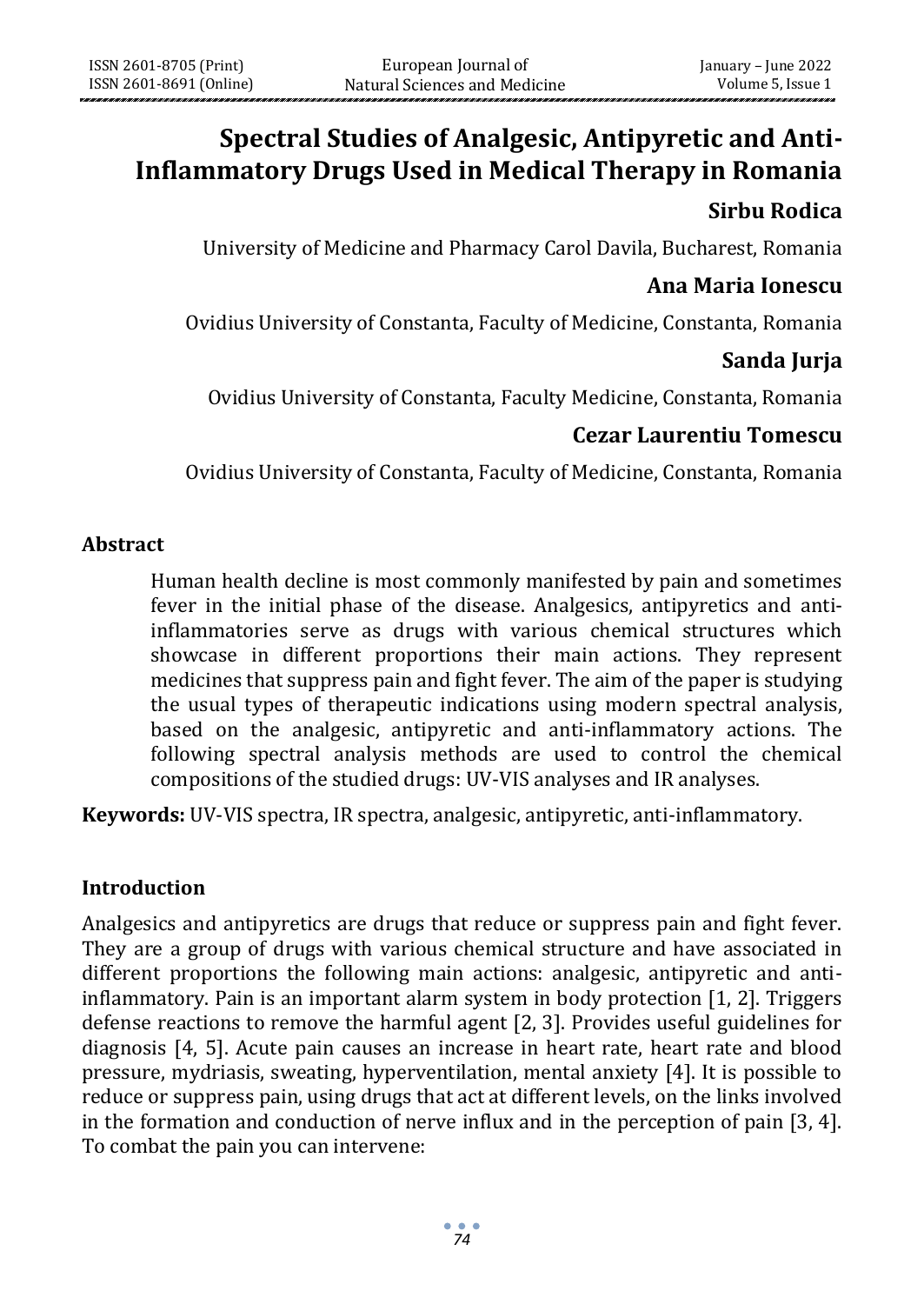1. Preventing the formation of nerve influx, in sensitive endings: local anesthetics, muscle relaxants, vasodilators, anti-inflammatory drugs.

2. Preventing the transmission of nerve influx through sensitive fibers - the case of local anesthetics.

3. Prevention of pain perception, at the level of integration centers: general anesthetics, antipyretic analgesics, morphinomimetic analgesics.

# **Analgesic - Antipyretic - Anti-inflammatory Actions**

Antipyretic-analgesics act analgesically only at the talamus level, raising the threshold of pain perception, without influencing the reaction to pain. The analgesic effect, for some substances in this group, is more evident in somatic pain, localized and superficial (examples: neuralgia, arthralgia, headache), with or without an inflammatory component and is weaker in visceral pain, deep and generalized. In some cases, a peripheral, anti-inflammatory mechanism would be added to the central, thalamic mechanism [5, 6].

Antipyretic analgesics also influence the thermoregulatory center, without having any other effects on the CNS. They do not produce sedative effects, drowsiness and sleep. It does not affect other types of sensitivity and sensory functions. It has no peripheral effects on the digestive, respiratory, cardiovascular systems. Some analgesicsantipyretics have anti-inflammatory effect, [4, 7].

Antipyretic analgesics reduce the fever by acting on the thermoregulatory centers, they decrease their functional level by tending to restore it to normal values. As a result, peripheral vasodilation, sweating, and decreased metabolism occur. The substances have no effect when the thermoregulatory centers function normally, so they do not lower the normal body temperature, they are not hypothermic but only antipyretic [4, 8].

The action of analgesics-antipyretics on fever is nonspecific and occurs directly through the central mechanism. Fever can also be reduced by drugs that act specifically, but indirectly, on biological pathogens, for example by antibiotics and chemotherapeutics [8, 9].

In acute viral infections of the respiratory tract, analgesics - antipyretics are the medication of choice, in mild and moderate forms, uncomplicated, in patients who do not have organic suffering and in whom antibiotics and chemotherapeutics are not necessary. In infectious fevers with antibiotic-sensitive or chemotherapeutic germs, specific medication will be administered. Antipyretics are associated with them only in cases of high fever, with repercussions, on the CNS and cardiovascular system [1, 4, 8].

# **Qualification**

Chemical structure is an important classification criterion. Thus we have [4]: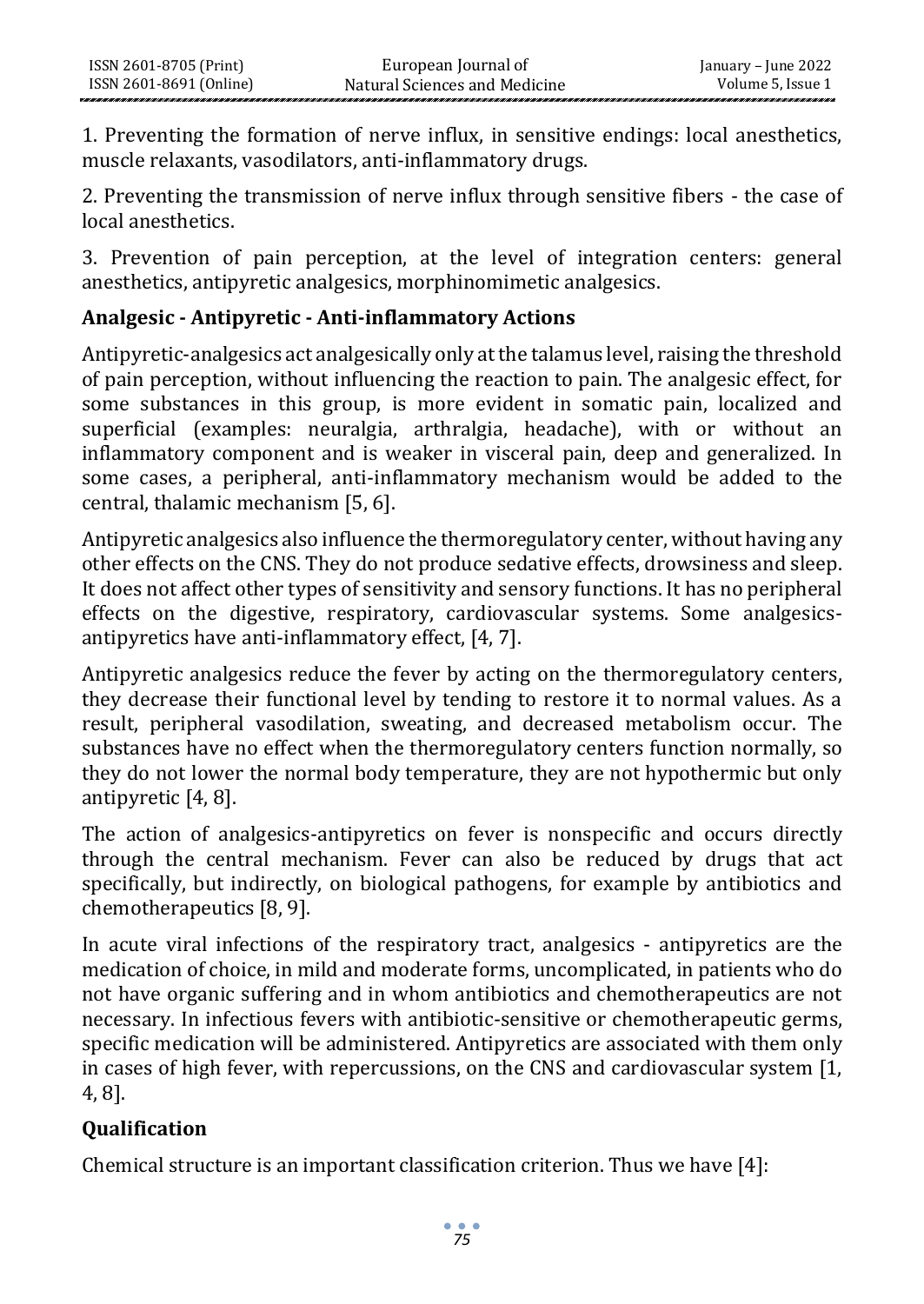Salicylic acid derivatives: Acetylsalicylic acid, Aspirin Direkt, Upsarin, Alka Seltzer

(effervescent) Lysine acetylsalicylate, Salicylamide, Diflunisal, Benorilate (acetylsalicylic acid ester with paracetamol)

Pyrazolone derivatives: Phenazone, Aminophenazone, Noramino-phenazone-Metamizole- (Algocalmin ampoules, Metamizole sodium suppositories, Algozone, Novalmin, Novalgin), Propiphenazone (Propiphenazone suppositories).

Aniline (p-aminophenol) derivatives: Phenacetin, Paracetamol (Paracetamol, Paracetamol suppositories, Efferalgan, syrup, or suppositories)

Quinoline derivatives: Glafenine

Non-narcotic analgesics are fundamentally different from morphinomimetic drugs, as they do not produce euphoria, tolerance, physical and mental dependence, so they do not cause drug addiction [5].

#### **Therapeutic Indications**

Analgesics-antipyretics have several types of therapeutic indications, based on analgesic, antipyretic, anti-inflammatory, antispasmodic actions. For each of these types of indications, the substances can be used either alone, in isolated administration or in combination, in complex formulas [4, 9÷ 11]. In principle, within the associations it is possible to achieve:

An additive effect, when substances from different chemical groups are used, but act on the same substrate. The advantage of the combination is that lower doses of each substance are used than in their case in isolation.

A potentiating effect, more effective than the previous one, when substances with action on different substrates are used.

Therapeutic indications based on analgesic action (sometimes with an antiinflammatory component) Neuralgia (dental, intercostal, sciatica). Arthralgias (arthritis, osteoarthritis, spondylosis). Myalgias. Orthopedic disorders (sprains, dislocations, fractures). Postoperative pain. Headache. Dysmenorrhea, [10, 11].

Indications based on analgesic and antispasmodic actions Colic (renal, biliary), dysmenorrhea [4, 11].

# **Methods and equipment**

The spectral method of analysis is one of the most widely used methods for obtaining data on the structure and chemical composition of medicinal substances  $[12 \div 15]$ .

UV-VIS and IR spectral analysis methods are often used in drug control to obtain reliable data on the structure of compounds [13,14]. IR spectrophotometry is mainly used to identify drug substances without destroying the integrity molecules. IR absorption is characteristic of a wide range of functional groups, bonds, and structural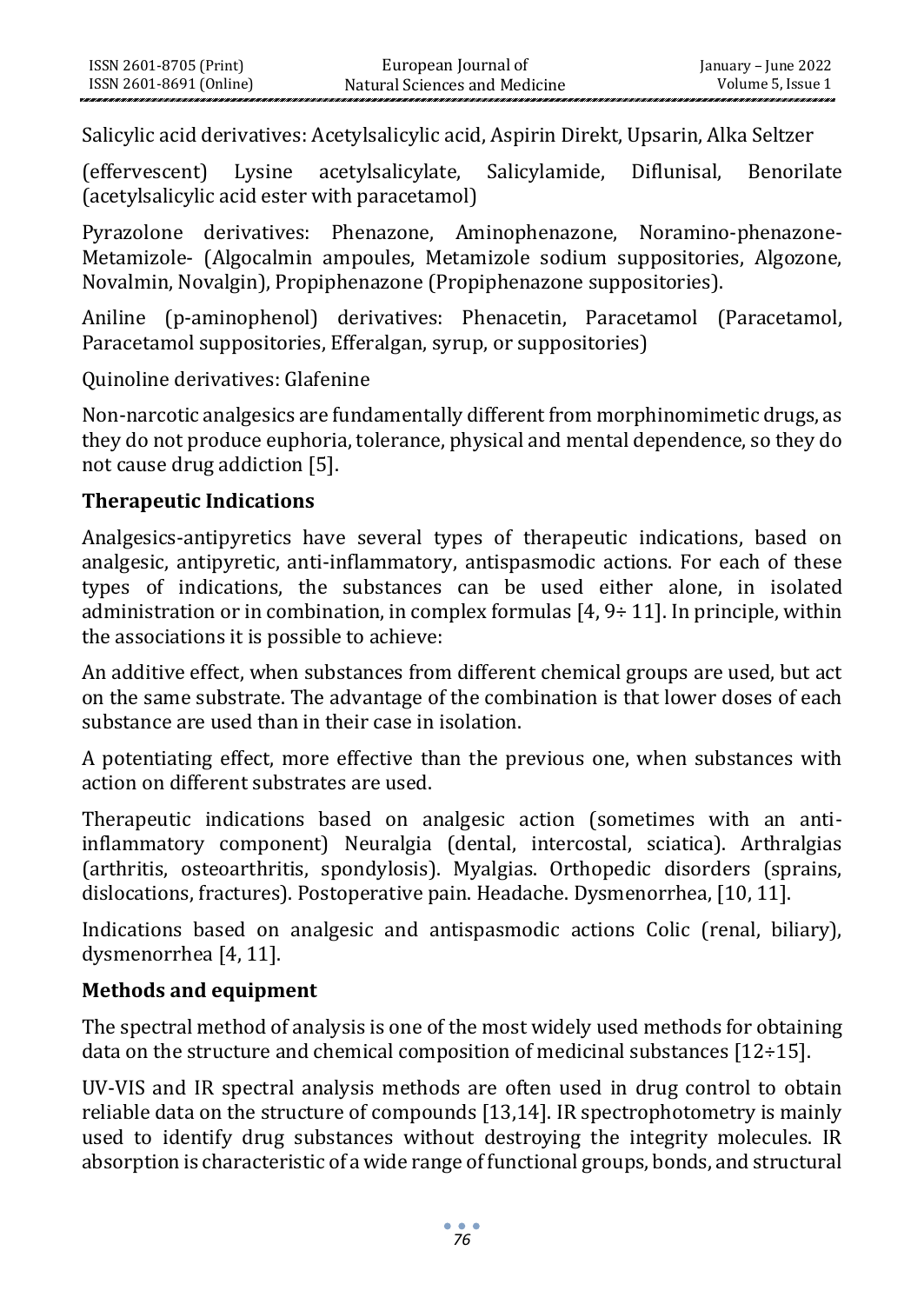units. Analyzed drugs by UV-VIS and IR techniques are: aspirin, paracetamol, nimesulide and sodium diclofenac.

#### **UV-VIS spectroscopy**

In the UV-VIS analysis spectra, a molecule absorption spectrum is obtained and the Lambert-Beer law is used to obtain quantitative data. Upon impact between a photon and a molecule, the photon undergoes either diffusion (an elastic shock without loss of energy) or absorption (it increases the internal energy of the molecule). Energy absorption occurs when the energy of the photon corresponds to the energy difference between two possible energy levels. The absorption spectrum of a substance is obtained by recording in a graph the variation of a quantity that characterizes the absorption of light (eg. extinction, absorbance, A, extinction coefficient ε, depending on the wavelength or number of waves, expressed in convenient units for the respective spectral domain [13÷15].

Minimum and maximums appear in the spectra thus obtained; the latter, called absorption bands, correspond to the regions of maximum absorption. The temperature can significantly influence the measured absorbance values. By observing this process with the help of a spectrophotometer is obtained an absorption spectrum of the molecule, that is, a representation of absorption as a function of frequency or wavelength. The Lambert-Beer Law is used to obtain quantitative data,

$$
A = \log \frac{I_0}{I} = \varepsilon cl \qquad \qquad \frac{I}{I_0} = T
$$
\n
$$
(1)
$$
\n
$$
(2)
$$

where: A is absorbance, T is transmitance,  $I_0$  and I are the intensities of light before and after the passage of a solution, ε is called the absorption coefficient or molar absorbability. c is the concentration of solution, l is the thickness of the analysis vessel.

The analysis equipment is the GBC Cintra 10e UV-VIS Spectrophotometer which has the following characteristics: it is a double-beam UV-VIS spectrometer, with monochromator, with direct recording of the ratio of test and reference signals and very high scanning speed. Fully automated, it is controlled by an external computer.

#### **IR spectroscopy**

The infrared spectral range, IR, ranges from 780 nm to 300 nm, but a narrower range of 2.5 μm to 1.5 μm is used for analytical determinations. There are three areas in IR, namely near IR, middle IR, and far IR. For structural analyzes, including detection, only the average IR region is of interest, which provides the most analytical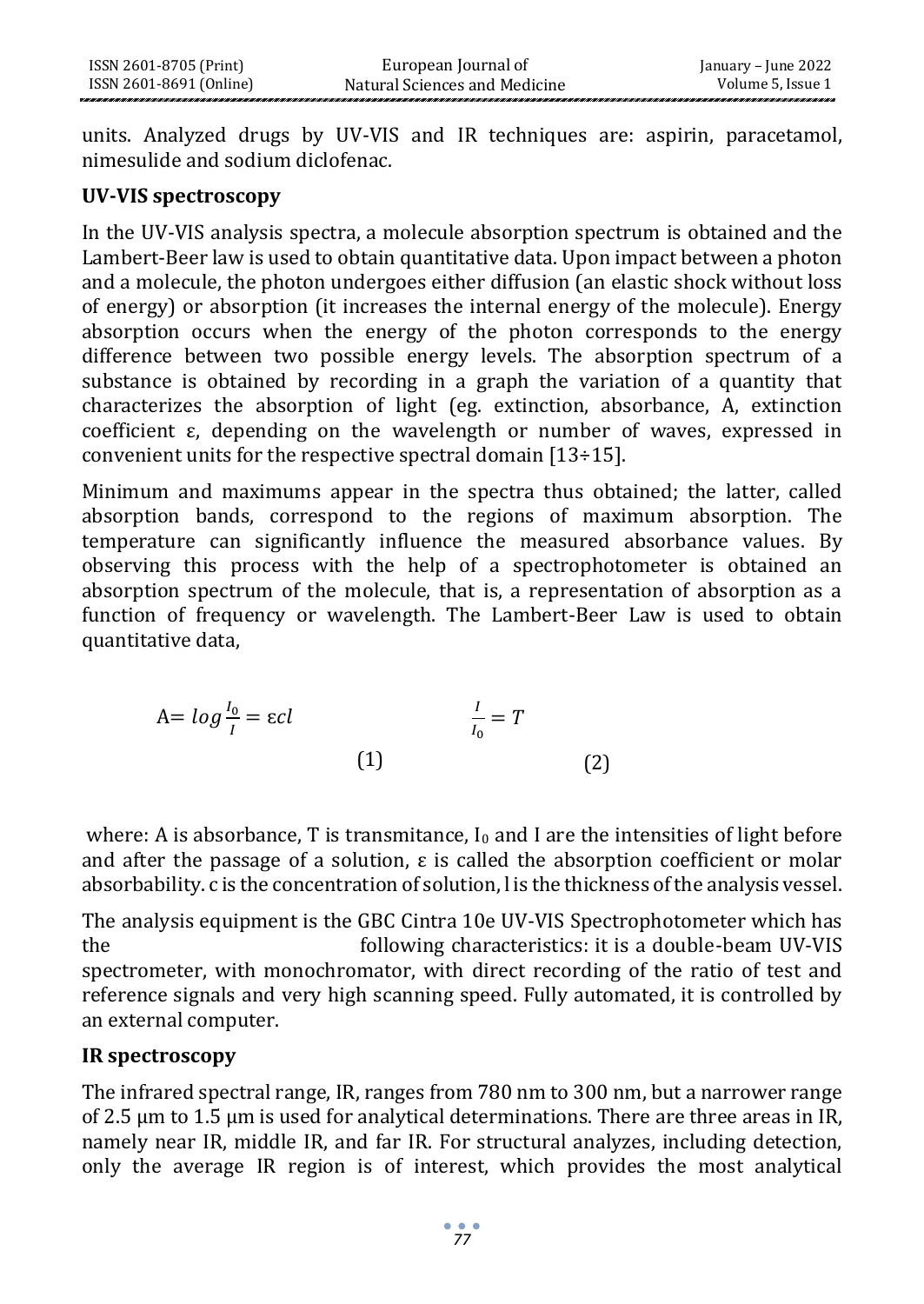| ISSN 2601-8705 (Print)  | European Journal of           | January – June 2022 |
|-------------------------|-------------------------------|---------------------|
| ISSN 2601-8691 (Online) | Natural Sciences and Medicine | Volume 5, Issue 1   |

information. The near IR spectral range is less exact in specific information than the average one, being used mainly for quantitative determinations, and the far IR range is used only in research  $[13 \div 15]$ . IR spectrophotometry is mainly used for the identification of organic substances, including drugs, without destroying the integrity of molecules and less for dosing. IR absorptions are characteristic of some functional groups, bonds, and structural units that the IR spectrum can be thought of as a fingerprint of the molecule studied, which makes it easier to deduce structural details and recognize them. The Jasco IR 4200 Spectrometer Analysis Equipment has the following features: 7800-350 cm-1 wavelength range, single beam system, high intensity ceramic radiation source, DLATGS Detector (standard).

#### **Results and discussion**

Following the spectral analysis, we obtained the following results, which are systematized according to the method and technique of analysis that we used to obtain the spectra.

### **UV-VIS spectrum of aspirin**

The range of ultraviolet in the visible spectrum is 200-350 nm. The UV-VIS spectra of aspirin in hydrochloric acid solution (0.1 N HCl) and in neutral solution are shown in Fig. 1. The maximum ultraviolet absorption of aspirin was found at 230 nm and 278 nm in acids (0, 1 N HCl) and 225 nm and 276 nm in the methanol solution. The results obtained for the spectra with the wavelength for maximum absorption of aspirin in the solvent-aspirin mixture were compared with the aspirin reference spectrum [10, 11, 15].



Fig. 1 UV-VIS spectrum of aspirin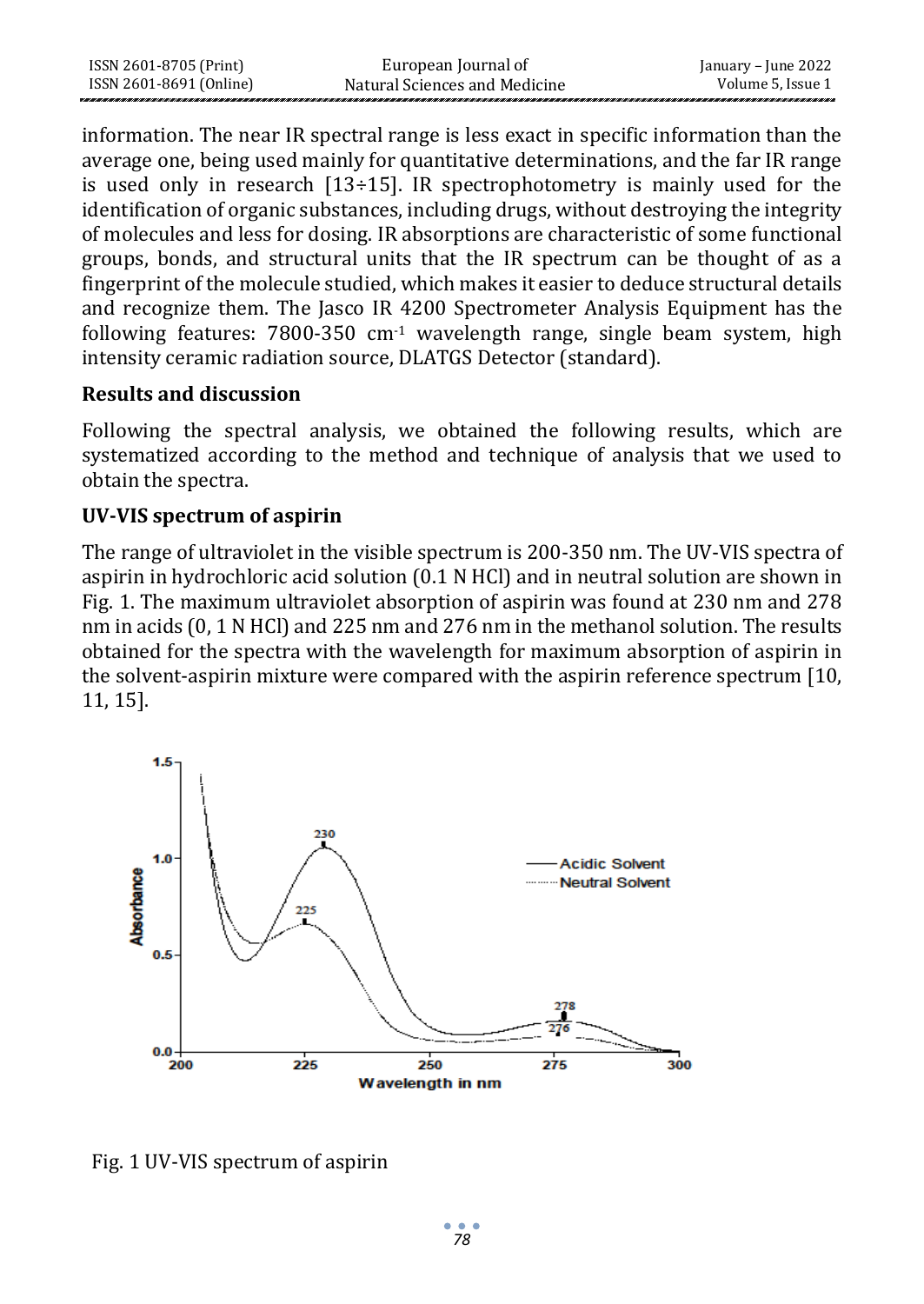#### **The UV-VIS spectrum of paracetamol**

 The range of ultraviolet in the visible spectrum is 200-350 nm. The UV-VIS spectra in hydrochloric acid solution (0.1 N HCl), in alkaline solution (0.1 N NaOH) and in neutral solution are shown in Fig. 2. The molecular structure for paracetamol is shown in Fig. 2, also.



Fig. 2. UV-VIS spectrum and structure of paracetamol

The maximum ultraviolet absorption of paracetamol was found at walvelenghts 245 nm, 256 nm and 250 nm in acid solution (0.1 N HCl), in alkaline solution (0.1 N NaOH) and in neutral solution. The results obtained for the spectra with the maximum wave absorption in the acidic and alkaline solutions of the solvent-paracetamol binary systems were compared with the paracetamol reference spectrum [10,11].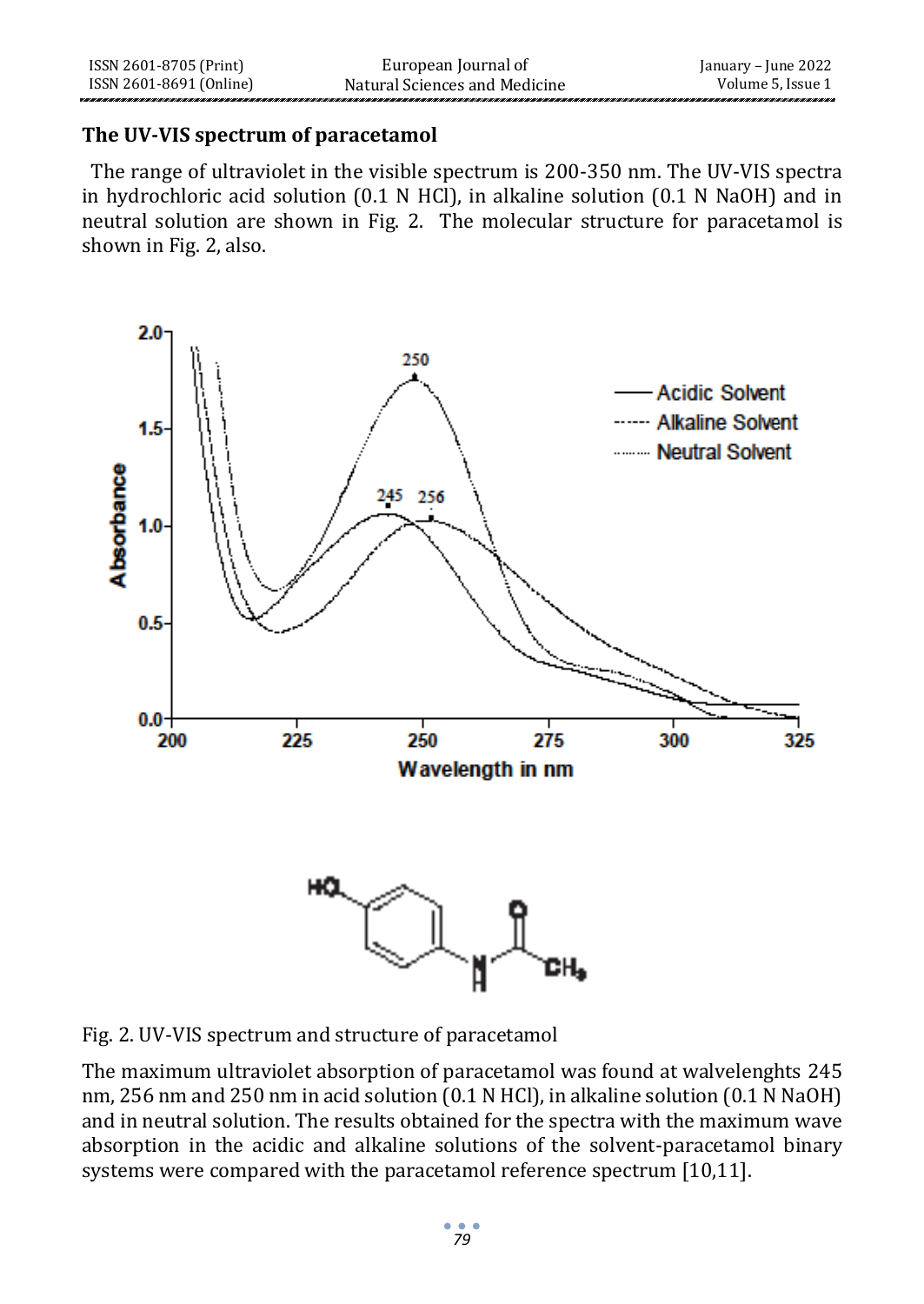### **UV-VIS spectrum of nimesulide**

**I**t is a non-steroidal anti-inflammatory drug (NSAID) with analgesic (pain relieving) properties. It is used to treat acute pain and painful osteoarthritis symptoms. The range of ultraviolet in the visible spectrum is 200-350 nm. Nimesulide's molecular structure and the UV-VIS spectra in acid solution (0.1 NHCl), in alkaline solution (0.1 N NaOH) and in neutral solution are shown in Fig. 3.



Fig. 3 UV-VIS spectrum and nimesulide structure

Ultraviolet absorption maxima of Nimesulide were found at walvelenghts 301nm, 394 nm and 400 nm in acid solution (0.1 N HCl), alkaline solution (0.1 N NaOH) and neutral solution, respectively. The results obtained for the spectra with the maximum absorption for nimesulide in the acid and alkaline solutions were compared with the nimesulide reference spectrum [10, 11].

# **UV-VIS spectrum of diclofenac sodium**

The range of ultraviolet in the visible spectrum is 200-350 nm. The UV-VIS spectra of diclofenac sodium in acid solution (0.1 N HCl), in alkaline solution (0.1 N NaOH) and in neutral solution for solvent-diclofenac sodium binary systems are shown in Fig. 4. Maximum absorption of diclofenac ultraviolet was found at walvelenghts 273 nm, 275 nm, 279 nm in acidic (0.1 N HCl), alkaline (0.1 N NaOH) and neutral binary systems, respectively. The results obtained for the maximum absorption spectra were compared with the reference spectrum of diclofenac sodium [10, 11].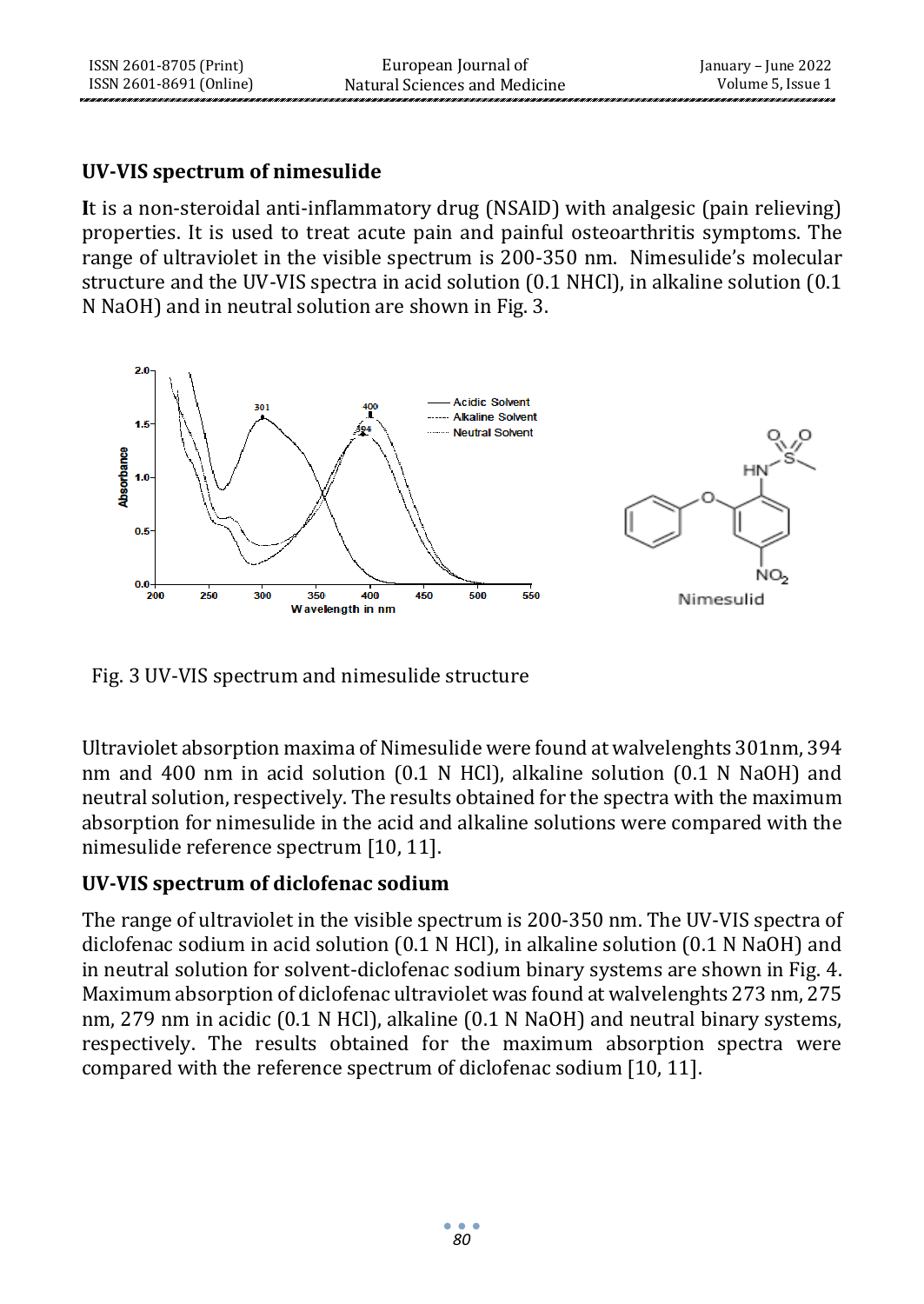

FIG. 4. UV-VIS spectrum of diclofenac sodium

### **IR spectrum of aspirin**

The infrared spectrum of aspirin is shown in Fig. 5. The main wave numbers obtained in the infrared spectrum and their corresponding assignment (bond, type and combined functional group) were characteristic for aspirin. In the range 490 cm-1 - 1740 cm-1 are combined functional groups with transminttance under 65%T. At 2820 cm-1 a level of transmittance 85%T is recorded.



Fig. 5. IR spectrum of aspirin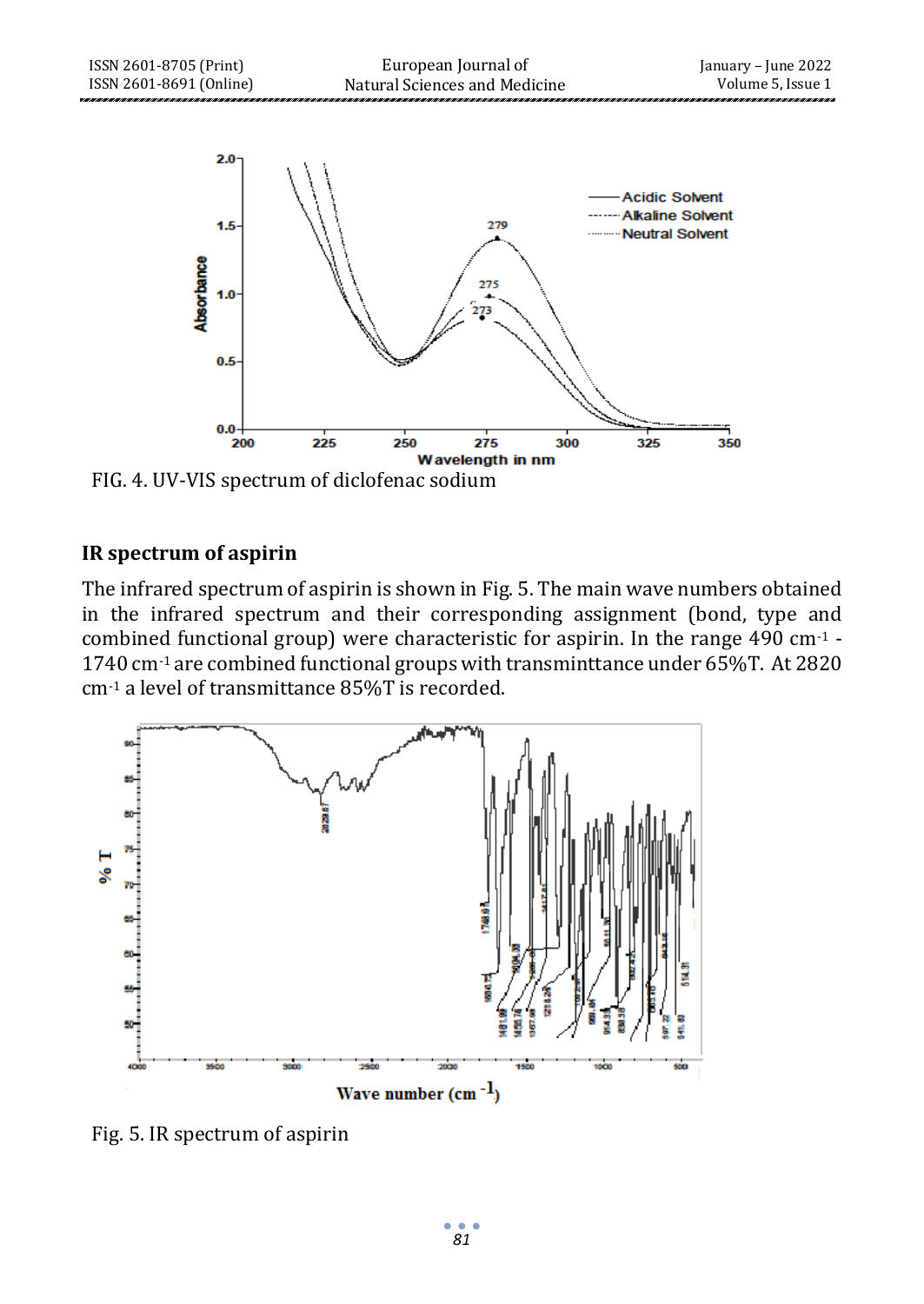### **IR spectrum of paracetamol**

The infrared spectrum of paracetamol is shown in Fig. 6. The main wave numbers obtained in the infrared spectrum and their corresponding assignment (bond, type and combined functional group) were characteristic of paracetamol. In range 484,2 cm-1 - 1661cm-1 are combined functional groups with transminttance under 60%T. At 3109 cm -1 and 3319 cm -1 WE find two functional groups with transmittance 74 %T and 68 %T respectively.



Fig.6. The IR spectrum of paracetamol

# **IR spectrum of nimesulide**

The infrared spectrum of nimesulide is shown in Fig. 7. The main wave numbers obtained in the infrared spectrum and their corresponding assignment (bond, type and combined functional group) were characteristic of nimesulide.

The range of wave numbers  $400-1600$  cm<sup>-1</sup> is a group of functions combined with transmittance below 70% T. At 3277.2 there is a functional grouping with 77% T.

# **IR spectrum of diclofenac sodium**

The infrared spectrum of diclofenac sodium is shown in Fig. 8. The main wave numbers obtained in the infrared spectrum and their corresponding assignment (bond, type and combined functional group) were characteristic for diclofenac sodium.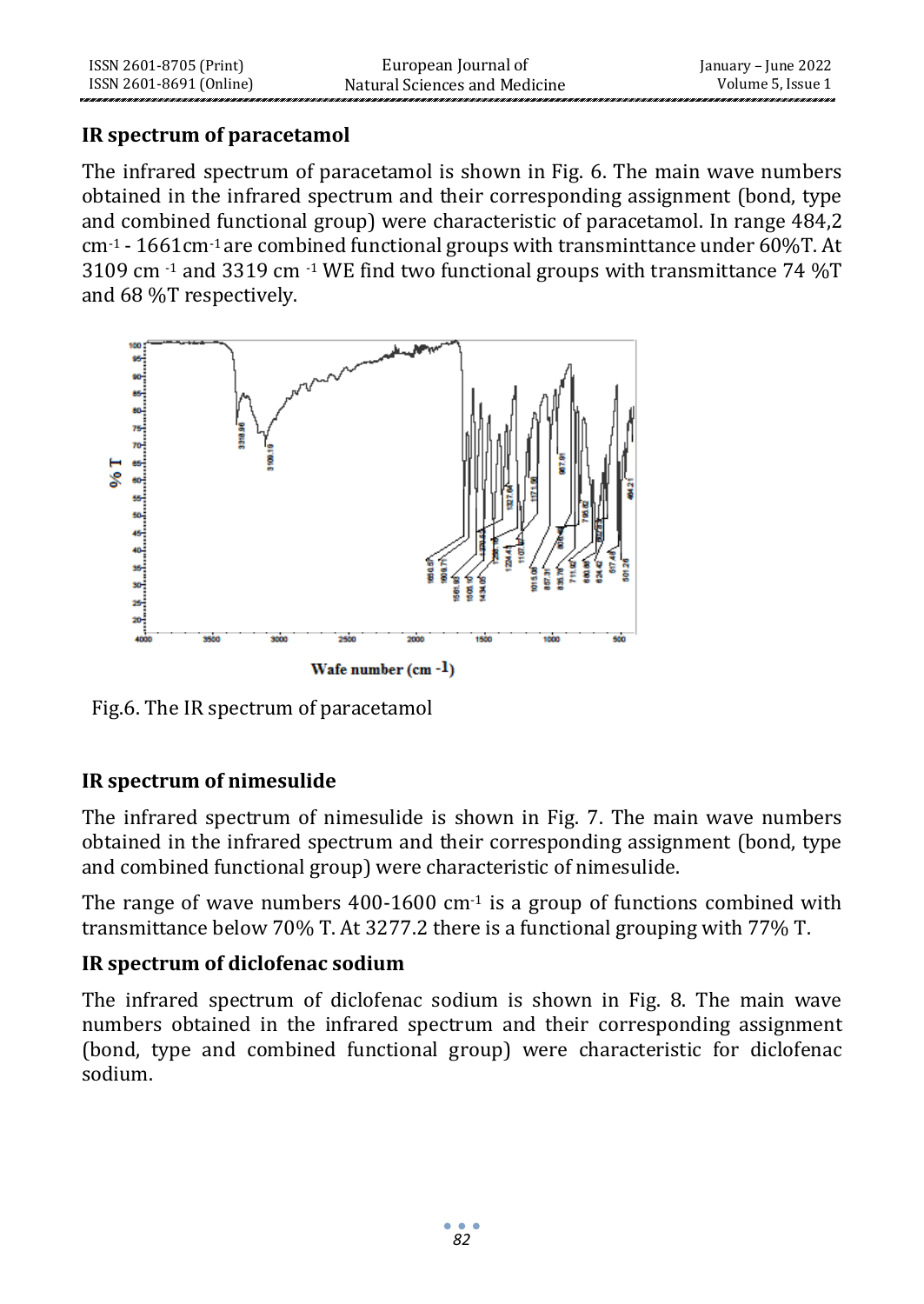

Fig.7 IR spectrum of nimesulide



Fig. 8 IR spectrum of diclofenac sodium

The range of wave numbers 890 cm $-1$  - 1804 cm $-1$  is a group of functions combined with transmittance below 45% T. At 3205 there is a functional grouping with 55% T

# **Conclusions**

Pain is one of the most common symptoms that cause a patient to see a doctor. Pain is an important alarm system in the protection of the body. Medications aimed at reducing or suppressing pain and fighting fever.

Antipyretic analgesics reduce fever by acting on the thermoregulatory centers that is, they decrease their functional level by tending to return it to normal values.